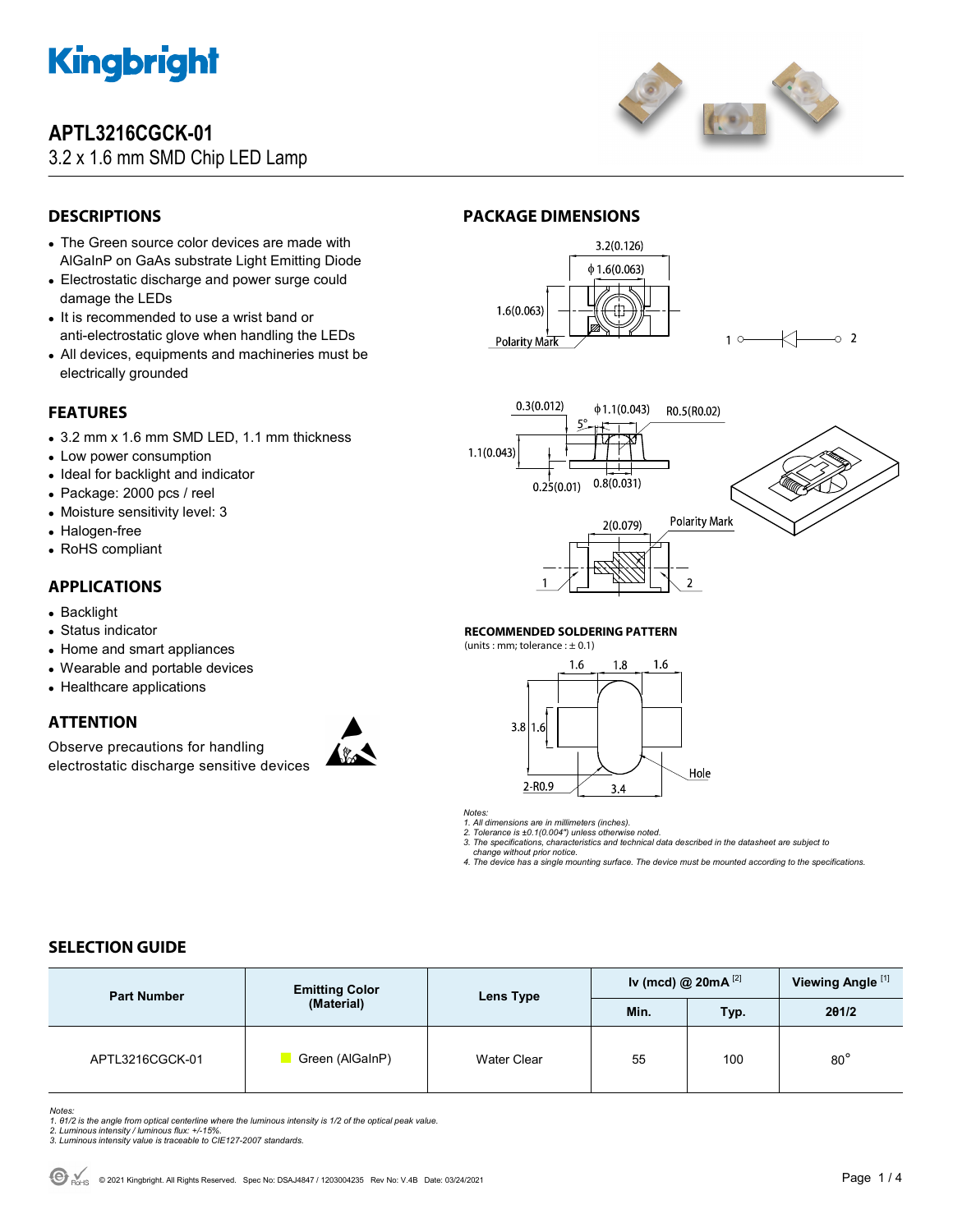# **Kingbright**

#### **ELECTRICAL / OPTICAL CHARACTERISTICS at T<sub>A</sub>=25°C**

| <b>Parameter</b>                                                                            | Symbol                       |                       | Value                    |                              | <b>Unit</b>           |
|---------------------------------------------------------------------------------------------|------------------------------|-----------------------|--------------------------|------------------------------|-----------------------|
|                                                                                             |                              | <b>Emitting Color</b> | Typ.<br>Max.             |                              |                       |
| Wavelength at Peak Emission $I_F = 20mA$                                                    | $\lambda_{\rm peak}$         | Green                 | 574                      | $\overline{\phantom{a}}$     | nm                    |
| Dominant Wavelength $I_F = 20 \text{mA}$                                                    | $\lambda_{\mathsf{dom}}$ [1] | Green                 | 570                      | $\overline{\phantom{0}}$     | nm                    |
| Spectral Bandwidth at 50% $\Phi$ REL MAX<br>$I_F = 20mA$                                    | Δλ                           | Green                 | 20                       | $\overline{\phantom{a}}$     | nm                    |
| Capacitance                                                                                 | С                            | Green                 | 15                       | $\overline{\phantom{a}}$     | pF                    |
| Forward Voltage $I_F = 20mA$                                                                | $V_F$ <sup>[2]</sup>         | Green                 | 2.1                      | 2.5                          | $\vee$                |
| Reverse Current ( $V_R$ = 5V)                                                               | $I_R$                        | Green                 | $\overline{\phantom{0}}$ | 10                           | μA                    |
| Temperature Coefficient of $\lambda_{peak}$<br>$I_F$ = 20mA, -10°C $\leq T \leq 85$ °C      | $TC_{\lambda peak}$          | Green                 | 0.12                     | $\overline{\phantom{a}}$     | $nm$ /°C              |
| Temperature Coefficient of $\lambda_{\text{dom}}$<br>$I_F = 20$ mA, -10°C $\le T \le 85$ °C | $TC_{\text{Adom}}$           | Green                 | 0.08                     | $\qquad \qquad \blacksquare$ | $nm$ <sup>o</sup> $C$ |
| Temperature Coefficient of $V_F$<br>$I_F$ = 20mA, -10°C $\leq T \leq 85$ °C                 | $TC_{V}$                     | Green                 | $-1.9$                   | $\overline{\phantom{a}}$     | $mV$ °C               |

*Notes:* 

1. The dominant wavelength (λd) above is the setup value of the sorting machine. (Tolerance λd : ±1nm. )<br>2. Forward voltage: ±0.1V.<br>3. Wavelength value is traceable to CIE127-2007 standards.<br>4. Excess driving current and

#### **ABSOLUTE MAXIMUM RATINGS at T<sub>A</sub>=25°C**

| Parameter                                    | Symbol                  | Value          | <b>Unit</b> |
|----------------------------------------------|-------------------------|----------------|-------------|
| Power Dissipation                            | $P_D$                   | 75             | mW          |
| Reverse Voltage                              | $V_{R}$                 | 5              | $\vee$      |
| Junction Temperature                         | $\mathsf{T}_j$          | 115            | $^{\circ}C$ |
| <b>Operating Temperature</b>                 | $T_{op}$                | $-40$ to $+85$ | $^{\circ}C$ |
| Storage Temperature                          | $T_{\text{stg}}$        | $-40$ to $+85$ | $^{\circ}C$ |
| <b>DC Forward Current</b>                    | IF.                     | 30             | mA          |
| <b>Peak Forward Current</b>                  | $I_{FM}$ <sup>[1]</sup> | 150            | mA          |
| Electrostatic Discharge Threshold (HBM)      |                         | 3000           | $\vee$      |
| Thermal Resistance (Junction / Ambient)      | $R_{th}$ ja $^{[2]}$    | 650            | °C/W        |
| Thermal Resistance (Junction / Solder point) | $R_{th}$ JS $^{[2]}$    | 480            | °C/W        |

Notes:<br>1. 1/10 Duty Cycle, 0.1ms Pulse Width.<br>2. R<sub>th JA</sub> ,R<sub>th JS</sub> Results from mounting on PC board FR4 (pad size ≥ 16 mm<sup>2</sup> per pad).<br>3. Relative humidity levels maintained between 40% and 60% in production area are re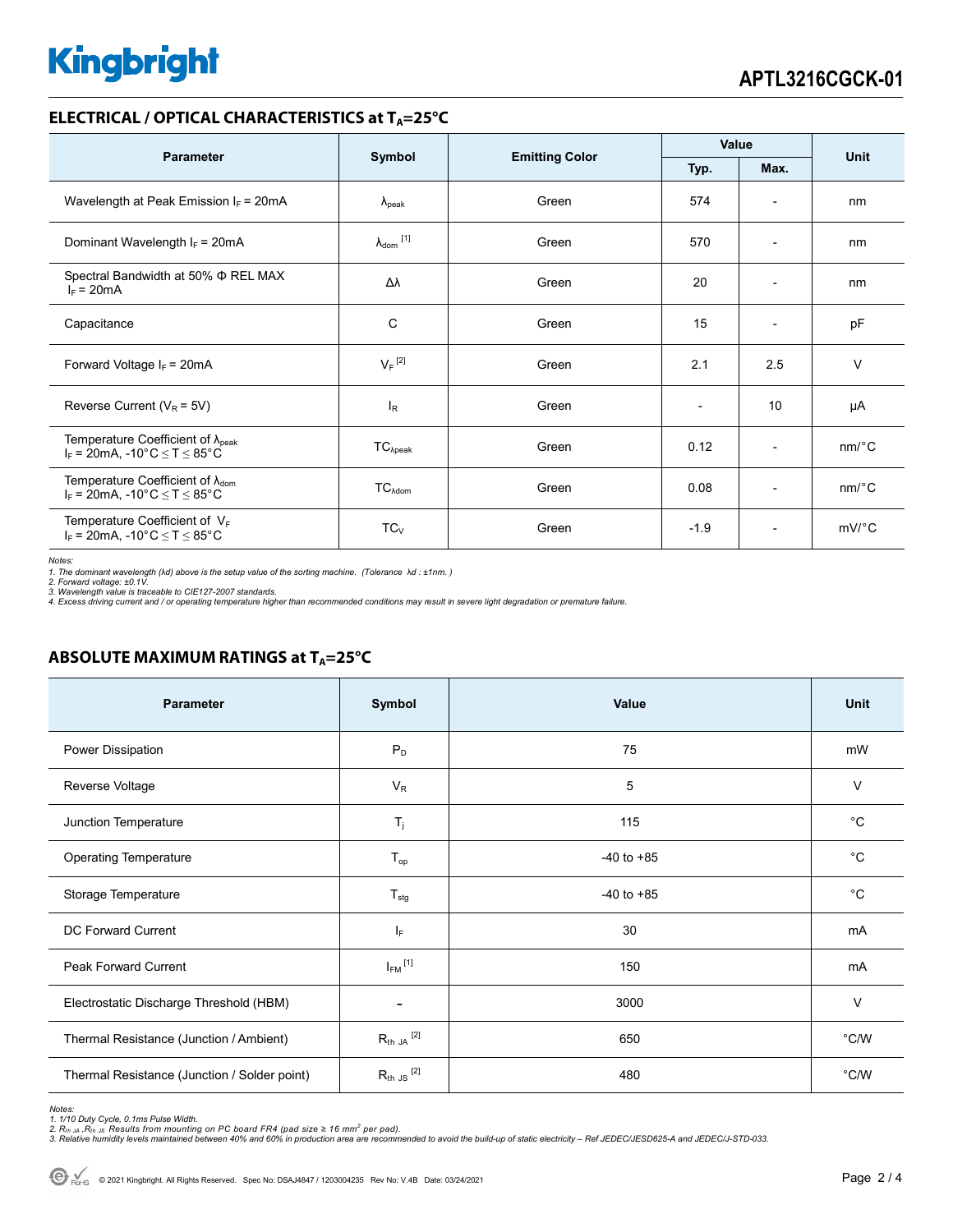# **Kingbright**

### **TECHNICAL DATA**



#### **SPATIAL DISTRIBUTION**



**GREEN** 



**Forward Current Derating Curve Luminous Intensity vs. Ambient Temperature**





0.0 -40 -20 0 20 40 60 80 100 Ambient temperature (°C)

#### **REFLOW SOLDERING PROFILE for LEAD-FREE SMD PROCESS**



## **TAPE SPECIFICATIONS** (units : mm) **TAPE**



**REEL DIMENSION** (units : mm)



*Notes:* 

- *1. Don't cause stress to the LEDs while it is exposed to high temperature.*
- *2. The maximum number of reflow soldering passes is 2 times. 3. Reflow soldering is recommended. Other soldering methods are not recommended as they might*
- *cause damage to the product.*

© 2021 Kingbright. All Rights Reserved. Spec No: DSAJ4847 / 1203004235 Rev No: V.4B Date: 03/24/2021Page 3 / 4